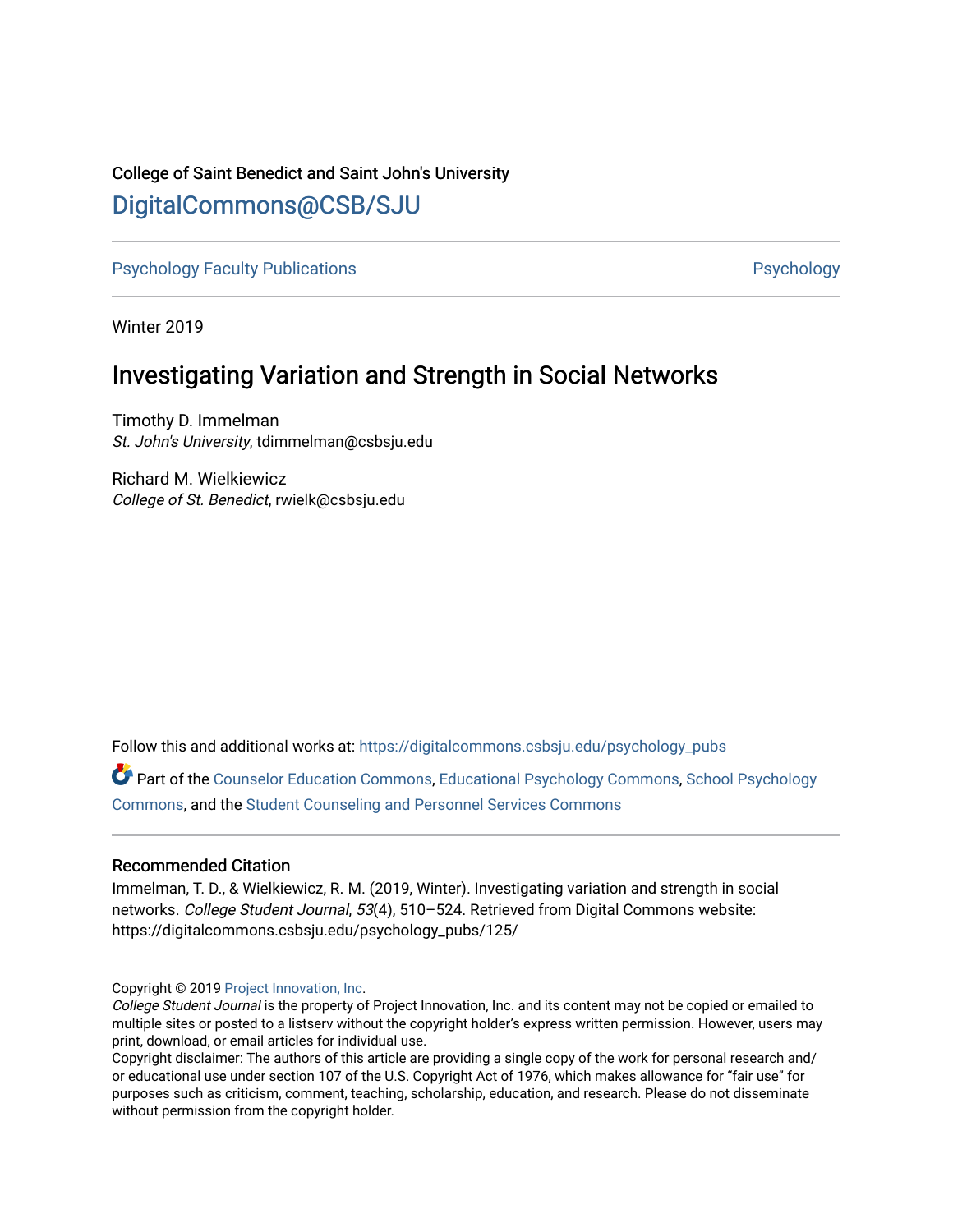## **Investigating Variation and Strength in Social Networks**

## Timothy D. Immelman *University of Georgia*

## Richard M. Wielkiewicz, *College of St. Benedict/St. John's University*

Participants were 318 college students from two small, Catholic liberal arts institutions in the Upper Midwest. Variation (i.e., having friends with varied interests and activities) of an individual's social network was measured by a researcher-developed inventory, the Social Network Variation Scale (SNVS). Social network strength was measured by the researcher-developed Social Network Strength Scale (SNSS). People with more variation or more strength in their social network had higher levels of happiness and lower levels of stress. Autonomy mediated the relationships between variation and stress and strength and stress. Personality moderated the relationships between variation and happiness and variation and stress.

*Keywords*: emerging adulthood, social network, friendship, social network variation, social network strength, happiness, stress

A universal aspect of college life is the development of new social networks that fulfill the student's needs for social support (Arnett, 2000; Blakemore & Mills, 2014; Buote, Pancer, Pratt, Adams, Birnie-Lefcovitch, Polivy, & Wintre, 2007; Lefkowitz, 2005). The present study examined two previously uninvestigated dimensions of social networks: the variety of interests and activities available within students' social networks and the strength of the ties in social networks.

In times of elation and despair, humans look to their social networks for social support and stress reduction (Barrera, 2000; Cowen, 1994; d'Abbs, 1982; House, Umberson, & Landis, 1988; Hrabowski, Maton, & Greif, 1998; Ni, Yang, Zhang, & Dong, 2015; Westaway, Olorunju, & Rai, 2007). Variation is an important component of an individual's social network. For example, Epley and Schroeder (2014) showed that participants who made an effort to speak with strangers on their daily commute showed more positive perceptions of their commutes than those who did not. Thus, even artificially expanding variation in one's social network has a positive impact.

Friends influence how people see the world (Markiewicz, Lawford, Doyle, & Haggart, 2006). Ahmed and Brumbaugh (2014) found that students with narrow, one-dimensional social networks are more likely to have unresolved stress because they lack the social resources necessary to talk about issues outside of the narrow interests that define their social network. In other words, a narrow social network constricts a person's range of options to deal with stress. Individuals with a narrow social network may perceive that they lack the autonomy to find other options for coping. Consequently, it seems reasonable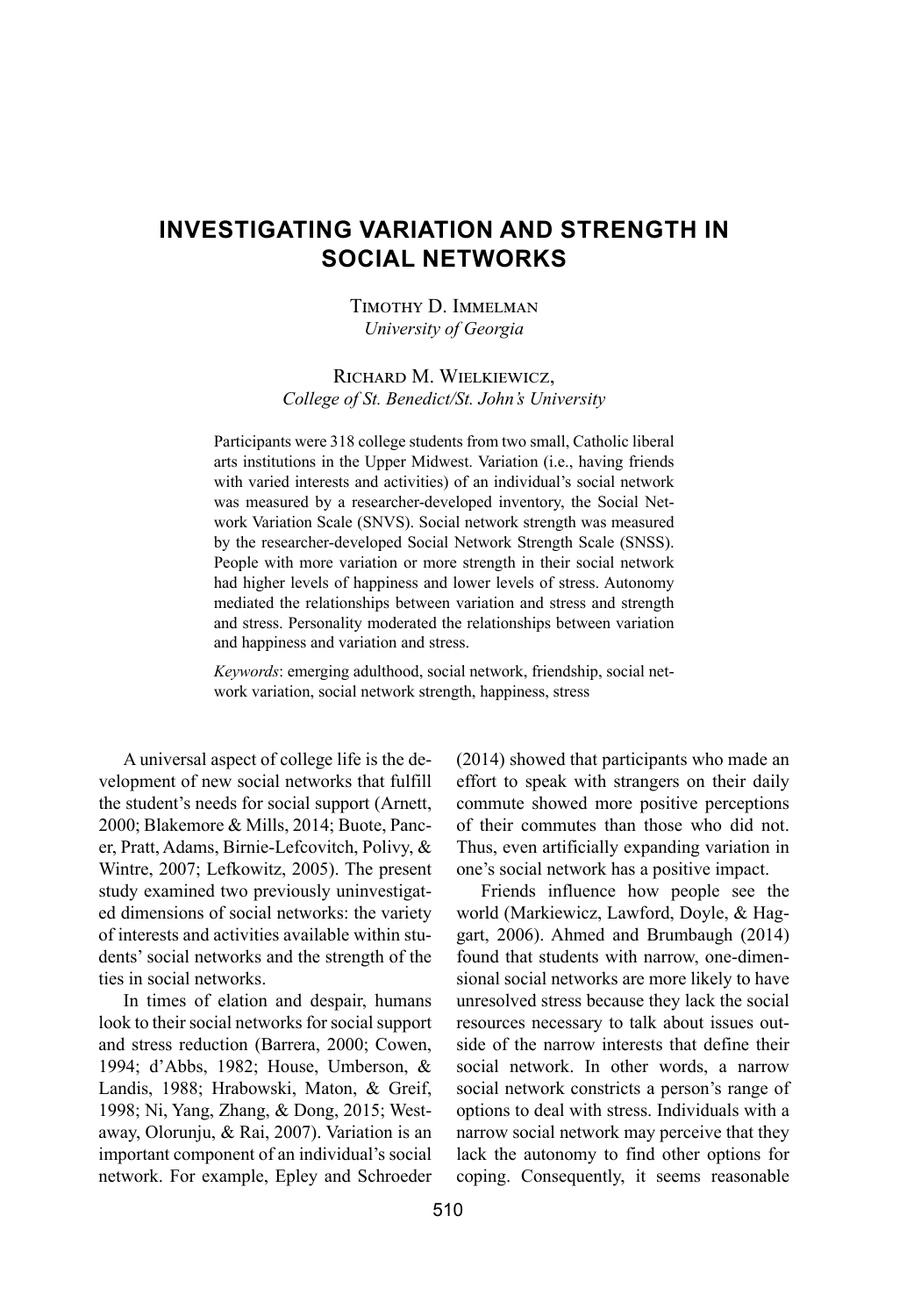to hypothesize that a varied social network provides a sense of perceived autonomy to participate in any activity of choice and obtain social support for a variety of problems, resulting in lower stress.

Granovetter (1983) argued that people have both strong and weak social network ties and that a mix of stronger and weaker ties (i.e., closer, personal friends and more distant acquaintances) is part of what makes a person's social network rewarding. College is a time of profound change and adjustment, so varied social networks are important for autonomy and stress-buffering. If relationships are homogeneous, a student's experience may be homogeneous; if they are varied, students may be exposed to more varied interests and viewpoints. Large networks, and thus varied activities, lead to opportunities for a wide variety of support and entertainment (Merritt & Snyder, 2015), which has a positive effect on overall happiness and reduces social isolation (Alcott, Karlan, Möbius, Rosenblat, & Szeidl, 2007). The benefits different kinds of people bring to a social network abound; therefore, variation in strength of social ties should correlate positively with happiness.

Morin and Seidman (1986) and Hirsch (1981) found that people with social networks outside of their families had better outcomes. Moreover, low-density networks provided more opportunities for refuge in one facet of a social network from another area in the network with which one may have conflict or disagreement. The present study differs from Hirsch (1981) on multiple dimensions. Hirsch measured college students under environmentally-induced stress over 27 days, whereas the present study investigates the daily lives of college students. Second, the present study is concerned with not only the effects of social support, but also the freedom or autonomy linked with having a varied social network. Third, the measures are radically different.

A second dimension of social networks

investigated in the present study was the *strength* of social ties (Granovetter, 1983). A scale was created based on the six friendship functions of Mendelson and Aboud's (1999) McGill Friendship Questionnaire–Friendship Function (MFQ-FF): (a) stimulating companionship, (b) help, (c) intimacy, (d) reliable alliance, (e) self-validation, and (f) emotional security. Studies have shown that a higher frequency of friendship functions available within the person's social network reflects stronger ties and a more multidimensional social network (Kloos, Hill, Thomas, Wandersman, Elias, & Dalton, 2012). Moreover, Krackhardt (1992) found that students with a variety of friendship functions available in their social networks were happier and experienced less stress.

The present study posits that having a variety of weaker *and* stronger ties should lead to a broader perspective on life as a whole, leading to greater happiness and less stress through the opportunity to participate in a variety of activities; an absence of weak ties would restrict information only to a single circle. Hendrickson, Rosen, and Aune (2011) investigated international students studying abroad in Hawai'i and found they benefited from having connections with host-country students; expanding their social networks beyond peers from their home country was beneficial. Host nationals serve as sources of information regarding the host culture's communication patterns, which aids the adjustment of international students (Kim, 2001), allowing individuals to feel more socially connected and leading to greater satisfaction and happiness (Hendrickson et al., 2011).

Granovetter (1973) suggests that strong ties involve individuals with similar interests, personalities, and emotional connections, so the information shared in the friendship tends to be redundant. Weak ties contribute to social networks by increasing variation and integrating cross-network connections; strong ties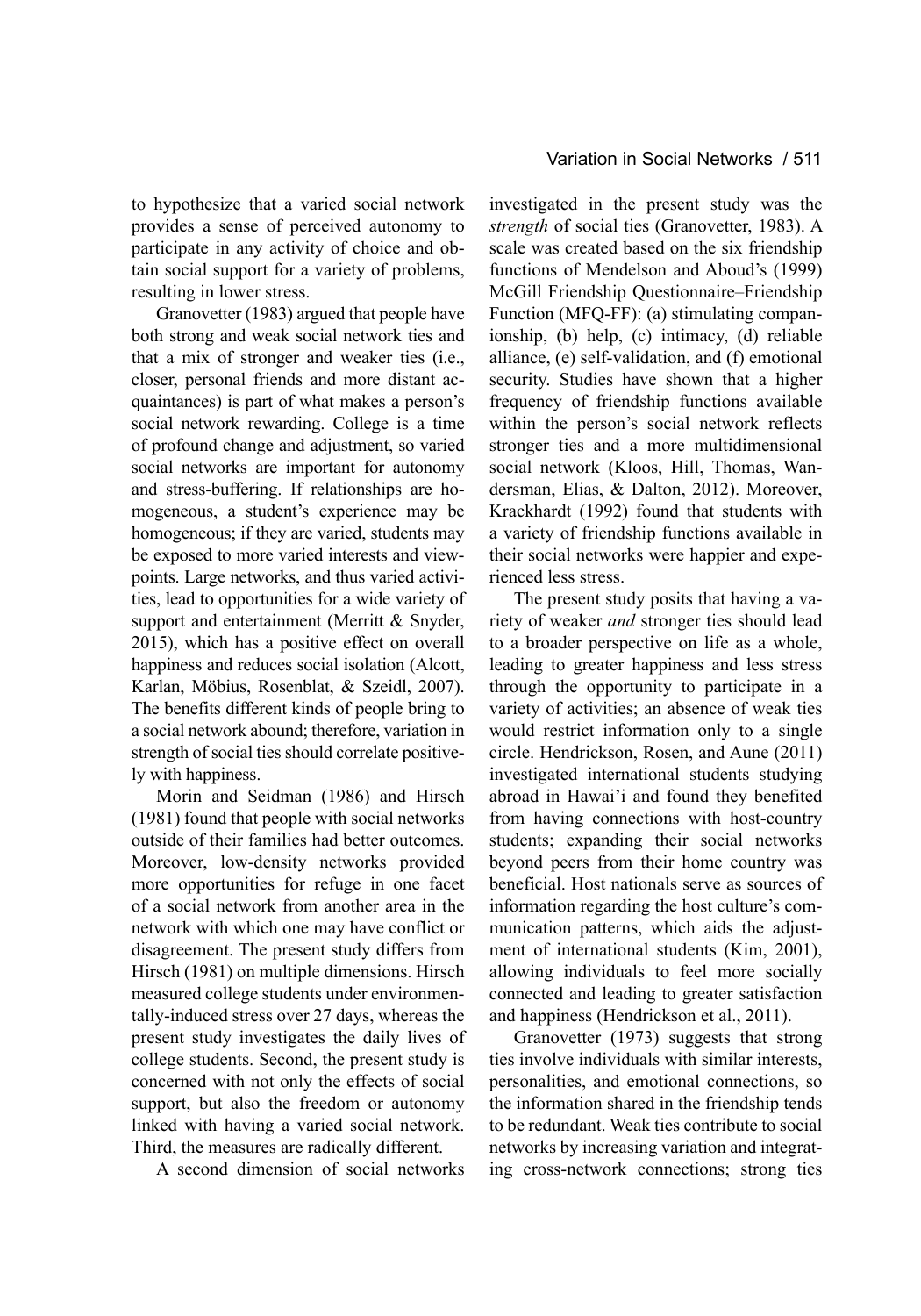tend to be closer, more similar friends. Thus, it is hypothesized that a variety of both strong and weak ties, reflected in the total number of friendship functions available across a number of friends, should provide more diverse perspectives, which provides a valuable source of stress relief. Additionally, weaker ties provide refuge from stress among stronger ties, and vice versa (Hirsch, 1981; Morin & Seidman, 1986). The present study further investigates the ramifications of having increased variation in one's social network.

Previous research (e.g., Lin, Chu, Liang, Chiu, & Lin, 2014; Madanagopal & Thenmozhi, 2015) has supported the notion that one must have a perceived sense of autonomy to be satisfied. Madanagopal and Thenmozhi (2015) found that higher levels of job autonomy were related to higher levels of satisfaction. College students with low degrees of interest variation may have a limit on autonomy because they may feel like they must go along to get along with the group. The present study hypothesizes that freedom to participate in a variety of activities at will, which would be associated with greater social network variation, should relate to higher overall happiness and that a sense of perceived autonomy may be a mediator of such effects.

Self-determination (i.e., the feeling that one is competent to bring about desired outcomes) is a critical factor in psychological health (Bandura & Walters, 1963). Conversely, feeling that behavior and goals are not necessarily attainable through personal competence may lead to a pervasive sense of helplessness (Abramson, Metalsky, & Alloy, 1989), which may inhibit happiness. Deci and Ryan (1985) argue that people must feel autonomous and self-determined in their daily lives to feel capable and happy, and to enjoy the best psychological health. An absence of perceived autonomy in everyday endeavors may lead to negative emotions (Csikszentmihalyi & Figurski, 1982). Using the Self-Determination Scale as a measure of autonomy, Sheldon, Ryan, and Reis (1996) found support for the notion that autonomy is associated with greater well-being. People who rated their days higher on the Self-Determination Scale (autonomy) tended to have better days overall.

If some friends wish to engage in an undesired activity, a person with a wider network will have alternative friends and activities from which to choose (Granovetter, 1983). Handley, Inder, Kelly, Attia, Lewin, Fitzgerald, and Kay-Lambkin (2012) supported that notion: high friendship availability (i.e., having people who are physically available) and high sense of belonging in the community were associated with lower risk of suicide, and low friendship availability was associated with increased risk of suicide. Further, transitioning from a close friendship with a high school friend to a close relationship with a college friend mediates adjustment to college (Swenson, Nordstrom, & Hiester, 2008). It seems detrimental to autonomy and happiness if one's social network does not allow a wide range of activities and interests or leaves one consistently isolated. The present study hypothesizes that being involved in multiple interests and activities with a variety of people should be positively correlated with happiness.

Having a large network of varied social ties predicts a stronger sense of independence (i.e., autonomy) because the person is not reliant solely on his or her own closest friends. Having a large network available for social support encourages healthy habits (Maturo & Cunningham, 2013) and increases social skills, self-efficacy, and overall happiness (Chan & Lee, 2006). We argue that college students benefit from variation in interests and activities in their social network to offer different perspectives and support and to provide a sense of autonomy to navigate the college landscape by participating in activities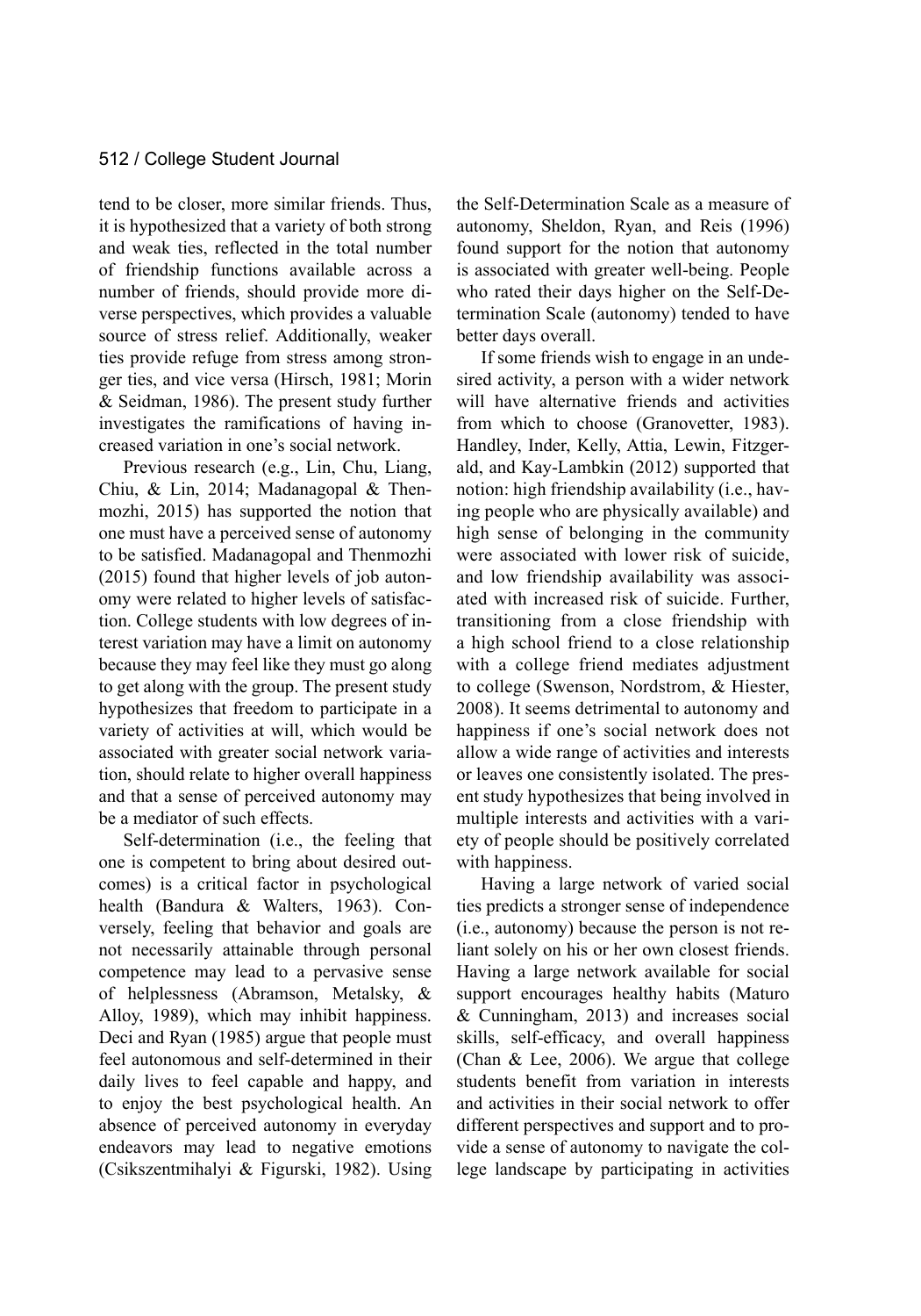of their choice. More variation in a student's social network means they can participate in a wider range of activities (e.g., study, see a movie, talk, go out to eat, exercise, etc.), because there is usually someone in their social network willing to engage in the activity with them. The same applies to relationship strength, except that the availability of individuals with whom one has stronger ties provides even greater latitude in activities and the range of topics that can be discussed. Thus, both variation and strength of relationships should help people explore different perspectives and have increased autonomy, leading to a social environment conducive to overall growth and happiness.

Thus, autonomy could mediate the relationship between variation and happiness. We deduce that individuals need to feel a sense of autonomy to experience the stress-buffering impact of variation. If one has a variety of different people with whom to participate in different activities, a sense of autonomy may be absent if the person is too dependent on one or more groups. For example, a person may be too connected to one segment of his or her network and thus not perceive autonomy to reach out to other segments. Alternatively, one may be so dependent on each segment of one's social network that one cannot make one's own decisions. Thus, we infer that autonomy mediates the relationships between social network characteristics and happiness and stress.

Russell, Booth, Reed, and Laughlin (1997) determined that extraversion appears to influence both network formation and maintenance. Extraverts reported having more support, more frequent interactions, and more people in their social network. Thus, introverts may have different preferences in social networks than do extraverts. Introverts may not prefer to be around a variety of people; they prefer to be alone and "enjoy the peace and quiet of solitude" (Larsen & Buss, 2018, p. 437). The general tendency of introverts to become more easily overaroused than extraverts is what ultimately leads them to seek out more restrained, inhibited situations. In short, introverts do not seek out social stimulation, because they want to maintain their already-optimal level of arousal (Matthews & Gilliland, 1999).

Consequently, introverts may not desire a social network with varying interests and activities. They may prefer to stick to more solitary kinds of activities with a more restricted range of people. Introverts draw energy from their own inner world and a limited social network of close friends, so having too varied a social network may be stressful for them. Thus, introversion–extraversion may moderate the relationships among variation and strength of social networks, happiness, and stress.

The following specific hypotheses were tested in the present study.

- **Hypothesis 1**: Variation in social networks is positively correlated with happiness.
- **Hypothesis 2**: Strength in social networks is positively correlated with happiness.
- **Hypothesis 3**: Variation in social networks is negatively correlated with stress.
- **Hypothesis 4**: Strength in social networks is negatively correlated with stress.
- **Hypothesis 5**: Autonomy is positively correlated with variation.
- **Hypothesis 6**: Autonomy is positively correlated with happiness.
- **Hypothesis 7**: Autonomy is negatively correlated with stress.
- **Hypothesis 8**: Autonomy mediates the relationship between (a) variation and happiness and (b) strength and happiness.
- **Hypothesis 9**: Autonomy mediates the Relationship between (a) variation and stress and (b) strength and stress.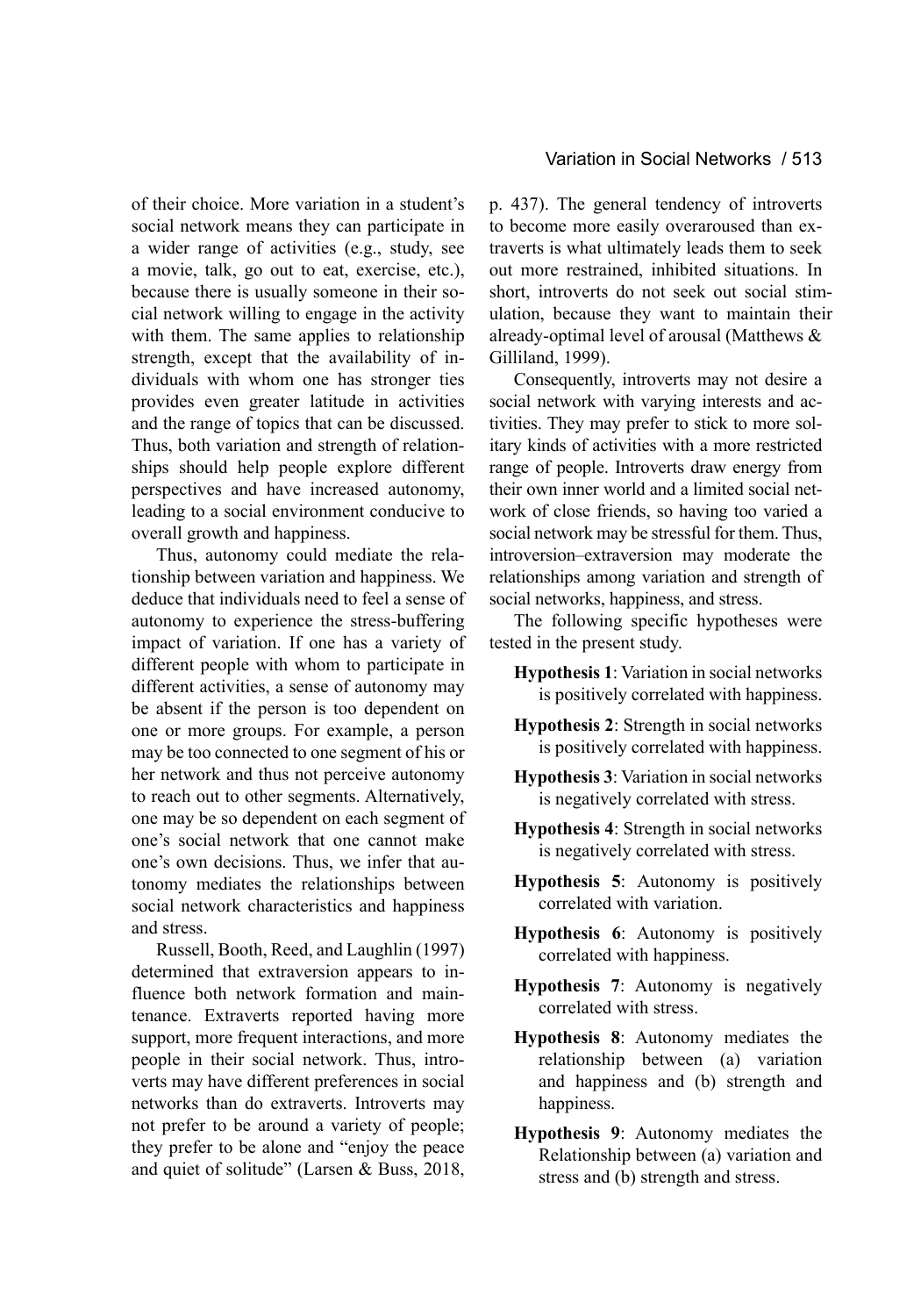**Hypothesis 10**: Introversion–extraversion moderates (a) the relationship between variation and happiness and (b) the relationship between variation and stress.

#### **Method**

#### **Participants**

The participants were 318 college students (202 females; 115 males) from two small, Catholic, single-sex liberal arts colleges in the Upper Midwest, enrolling about 79% Caucasian students, and with a joint academic curriculum and course catalog that practically cause the two campuses to function as a single institution. In the sample, 1.9% were 18 years old, 10.1% were 19, 28.6% were 20, 39.3% were 21, 18.6% were 22, and 1.3% were 23 years or older. About 3,900 students attend the combined institutions, 70% of whom were Catholic, and 90% from the Upper Midwest. Although one campus enrolls only males and the other only females, virtually all classes are coeducational. Participation was limited to the sophomore, junior, and senior classes because they had adequate time to develop social networks.

#### **Measures**

**Social Network Variation Scale**. Social network variation was measured by the researcher-developed Social Network Variation Scale (SNVS), and will henceforth be referred to as "Variation." The first section asks the participants' feelings about their social network. The second section lists different activities participants would like to pursue, how likely they are to desire to participate in the activity, and how likely they are to have someone with whom to participate in the specific activity. The SNVS score was computed by finding the total for both sections. The original SNVS was highly reliable (63 items;  $\alpha$  = .928). We shortened the original scale to 35 items ( $\alpha$  = .904) by removing items that were specific to the college campus on which the survey was administered and/or did not significantly affect alpha. This researcher-developed scale is available at: https://digitalcommons.csbsju. edu/honors\_thesis/33/.

**Social Network Strength Scale**. Social network strength was measured by the researcher-developed Social Network Strength Scale (SNSS), and will henceforth be referred to as "Strength." The SNSS asks respondents to list the first and last initials of up to 12 friends and then check from zero to all six of the friendship functions each friend serves. Asking for initials ensures the respondent has an actual friend in mind, not some hypothetical person. The SNSS derives its six friendship functions from the McGill Friendship Questionnaire–Friendship Function (MFQ– FF; Mendelson & Aboud, 1999): (a) stimulating companionship, (b) help, (c) intimacy, (d) reliable alliance, (e) self-validation, and (f) emotional security. The role of *stimulating companionship* encompasses engaging in pleasant, entertaining, and interesting activities. *Help* addresses the provision of direction, advice, support, and other forms of assistance. *Intimacy* concerns understanding of the states and needs of the other, providing openness to honest expression of thoughts, emotional states, and private information. *Reliable alliance* reflects availability and continuous loyalty. *Self-validation* includes the purpose of reassuring, encouraging, and assisting one another to uphold a positive self-image. Lastly, *emotional security* covers the delivery of comfort and trust in novel or threatening circumstances. These definitions of the six friendship functions were provided at the beginning of the instrument. The total numbers of checked boxes are summed; higher numbers (social network strength scores) indicate higher social network strength. The SNSS was found to be highly reliable (12 items;  $\alpha$  = .959). The full scale is available at: https://digitalcommons. csbsju.edu/honors\_thesis/33/.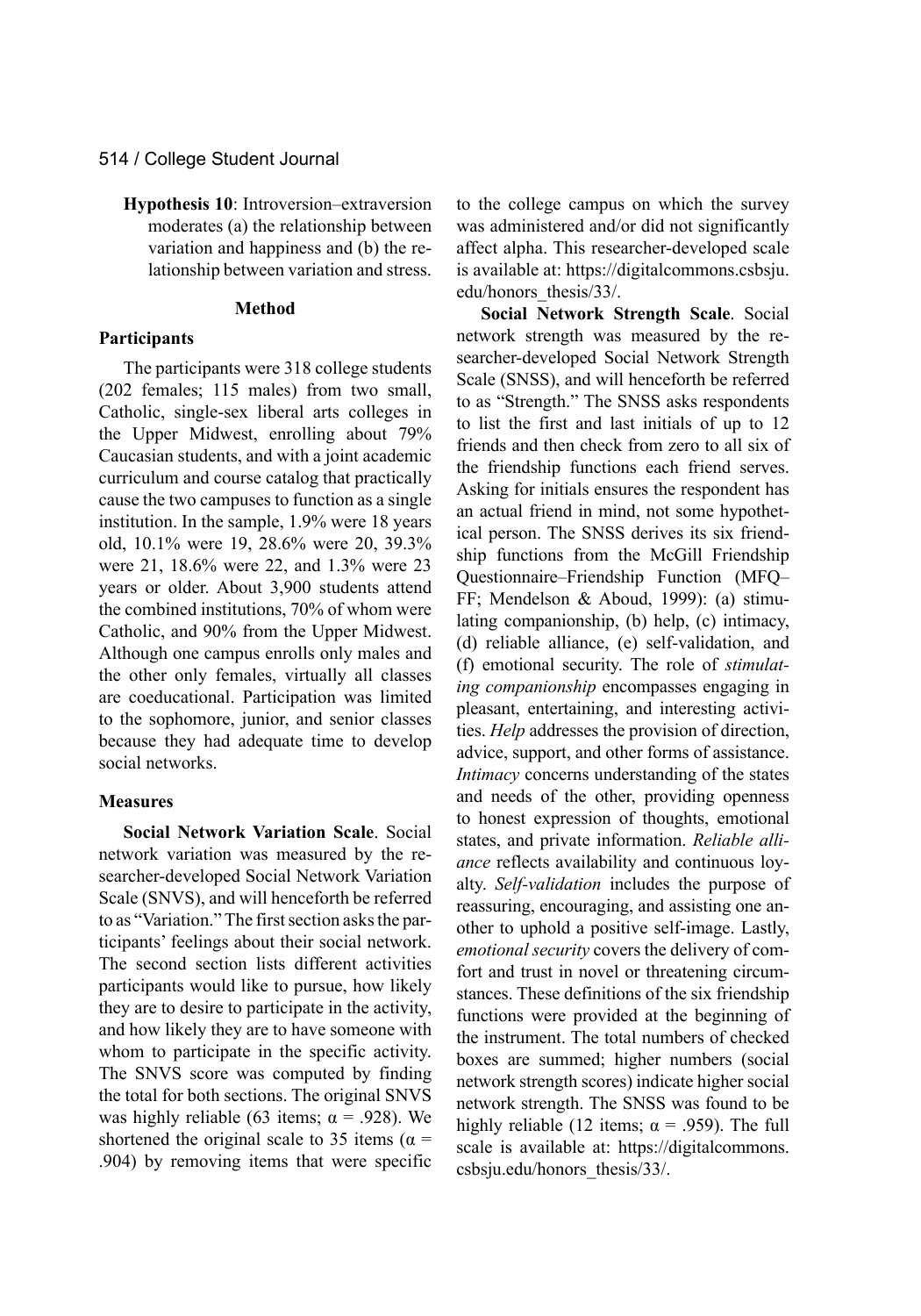**Oxford Happiness Questionnaire**. Happiness was measured by the 29-item Oxford Happiness Questionnaire (OHQ; Hills & Argyle, 2002), and will henceforth be referred to as "Happiness." The scale demonstrated high scale reliabilities with a value  $\alpha = .91$ . Each question (e.g., "I am well satisfied about everything in my life") is answered using a six-point Likert scale using reverse scoring on 12 of the items. Scores range from 1 to 6, with higher scores indicating higher levels of happiness.

**Perceived Stress Scale**. Stress was measured by the Perceived Stress Scale (PSS; Cohen, Kamarck, & Mermelstein, 1983), and will henceforth be referred to as "Stress." The scale demonstrated adequate reliability with a value  $\alpha = .85$ . The PSS is a ten-item measure designed to evaluate the degree to which participants perceive their lives as stressful. Individuals rate each item on a five-point Likert scale ranging from 1 (not at all satisfied) to 5 (very satisfied). A sample question is "I am well satisfied about everything in my life." Higher scores indicate greater perceptions of life stress; lower scores reflect lower perceptions of stress.

**Self-Determination Scale**. Autonomy was measured by the Self-Determination Scale (SDS; Sheldon, Ryan, & Reis, 1996), and will henceforth be referred to as "Autonomy." The scale demonstrated adequate reliability with a value  $\alpha$  = .84. Questions ask participants to report which of two statements has more truth. For example, "My emotions sometimes seem alien to me" versus "My emotions always seem to belong to me" is a self-contact item and "What I do is often not what I'd choose to do" versus "I am free to do whatever I decide to do" is a choicefulness item. It has been consistent as a strong predictor of psychological health outcomes, such as self-actualization, empathy, and life satisfaction, resistance to peer pressure, and creativity.

**Mini-IPIP**. The introversion–extraversion dimension was measured by the introversion– extraversion items on the Mini-IPIP (Donnellan, Oswald, & Lucas, 2006), and will henceforth be referred to as "Introversion." The scale demonstrated acceptable reliability with a value of  $\alpha = .77$  for its introversion–extraversion items. This measure has comparable internal consistencies as larger measures. A sample item is "I am the life of the party."

## **Procedure**

Each participant took an online survey at his or her convenience. A link to the online survey was emailed to them. Instructors on campus from various disciplines were asked to solicit participation of students in their classes, some with the added incentive of small amounts of extra credit. This sample provided a wide variety of majors, yielding a representative sample of the institution as a whole. Table 1 shows descriptive statistics for the measures used in the study.

## **Table 1. Descriptive Statistics for Variables Included in the Study**

| Measure           | Z      | S     | Skewness | Kurtosis | Cronbach's |
|-------------------|--------|-------|----------|----------|------------|
| Variation         | 132.85 | 19.42 | $-.457$  | .152     | .904       |
| Strength          | 33.97  | 16.38 | .281     | $-.725$  | .959       |
| Happiness         | 127.27 | 19.08 | $-.654$  | .137     | .930       |
| <b>Stress</b>     | 38.32  | 7.10  | .407     | $-189$   | .848       |
| Autonomy          | 38.59  | 6.21  | $-.589$  | $-.082$  | .844       |
| Introver-<br>sion | 11.02  | 3.97  | .379     | $-.724$  | .790       |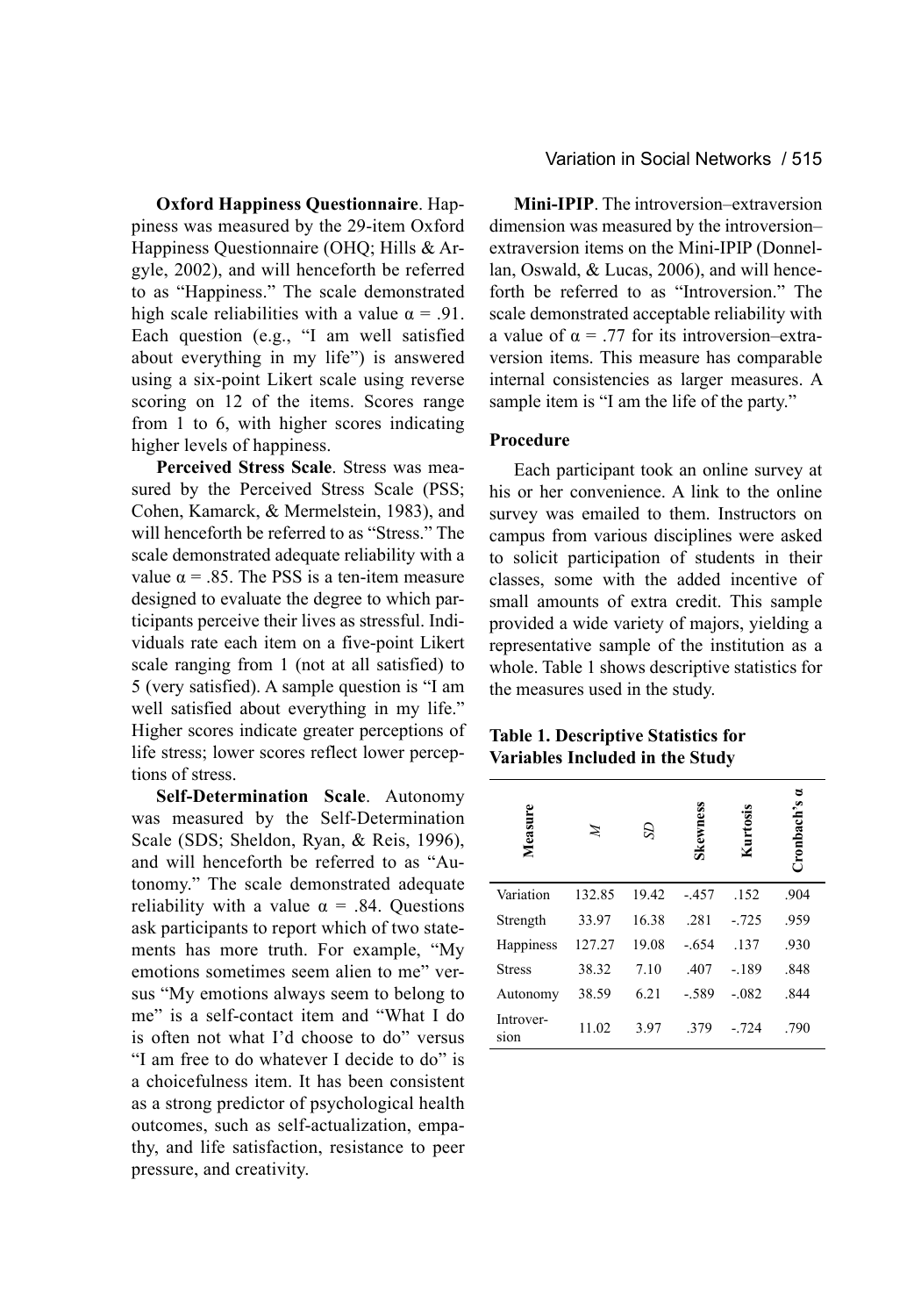#### **Results**

As shown by the correlations reported in Table 2, Hypotheses 1 through 7 were supported.

Following the procedures outlined by Wilson-Doenges (2015), four mediation hypotheses — Hypotheses  $8(a)$ ,  $8(b)$ ,  $9(a)$ , and  $9(b)$  — and two moderation hypotheses — Hypotheses  $10(a)$  and  $10(b)$  — were tested. Results indicated that autonomy mediated the relationship between social network Variation and Stress, as shown in Figure 1. The relationship between Variation and Stress was reduced to nonsignificance when Autonomy was included in the model. In other words, Variation is negatively associated with Stress *because of* Autonomy. Similarly, Figure 2 shows that Autonomy mediated the relationship between social network Strength and Stress. The negative relationship between Strength and Stress was reduced to nonsignificance when Autonomy was included in the model. In other words, Strength is negatively correlated with Stress *because of* Autonomy. Results indicate that Autonomy may be the reason Variation and Strength predict lower levels of Stress.

Hypotheses 8(a) and 8(b), which predicted that the relationship between (a) Variation and Happiness and (b) Strength and Happiness



Figure 1. Autonomy mediates the relationship between social network variation and stress.  $(N = 209; p < .001*)$ 

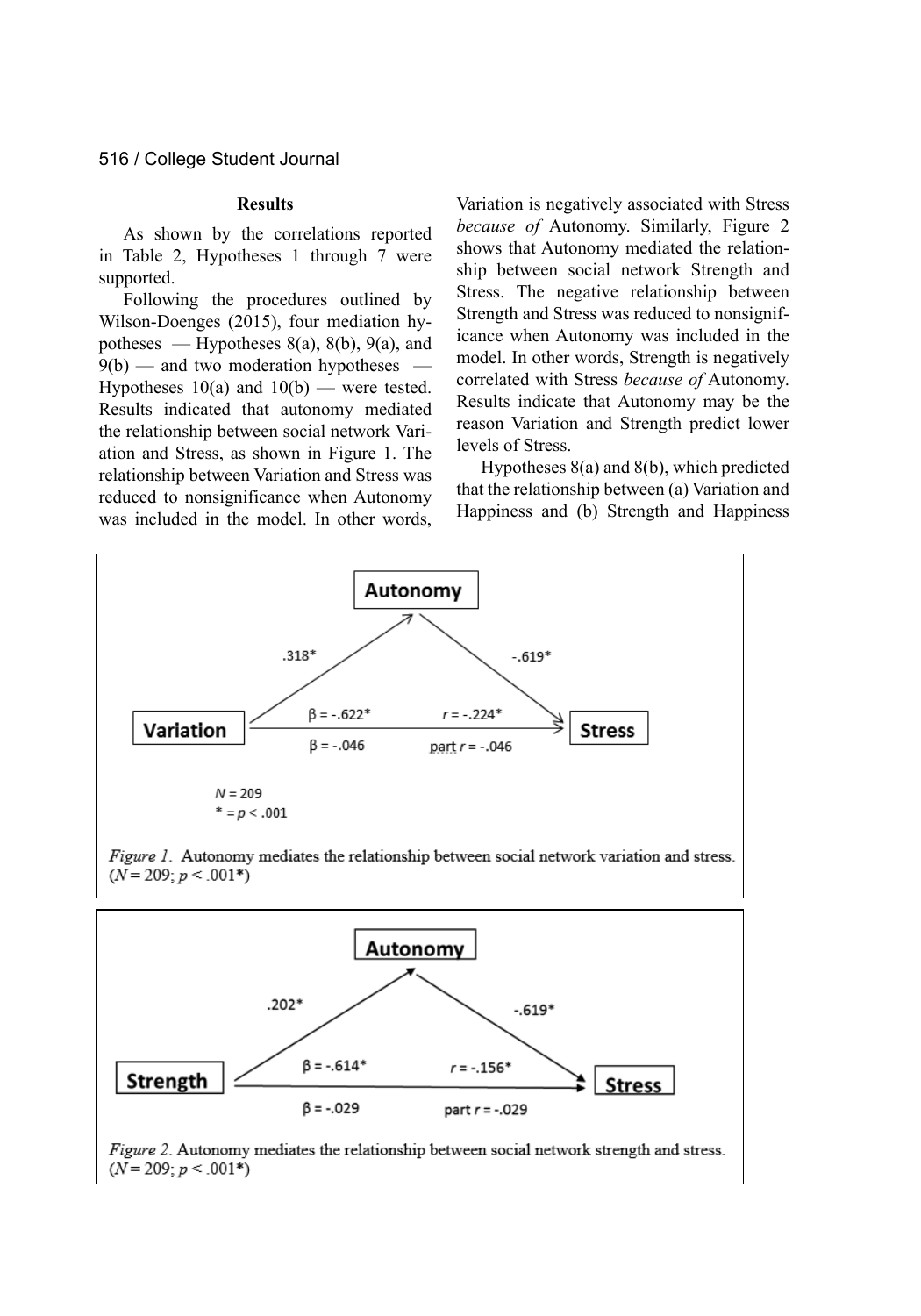## Variation in Social Networks / 517

would be mediated by Autonomy, were not supported. However, we did find support for hypotheses 9(a) and 9(b) that Autonomy *does* mediate the relationship between (a) Variation and Stress and (b) Strength and Stress, as shown in Figures 1 and 2. The value .318 was the direct correlation between Variation and Autonomy. Likewise, -.619 was the direct correlation between Autonomy and Stress. Above the bottom arrow -.224 is the direct correlation between Variation and Stress, but the part *r* below shows that relationship is reduced to nonsignificance (-.046) when controlling for Autonomy. The  $\beta$  values show similar information as *r* and part *r*, except the values for the independent and dependent variables are standardized. Stated differently, the values above the bottom arrow represent

| Table 2. Bivariate Correlations among Key Variables in the Study |  |  |  |
|------------------------------------------------------------------|--|--|--|
|------------------------------------------------------------------|--|--|--|

|               | Variation | Strength  | <b>Happiness</b> | <b>Stress</b> | <b>Autonomy</b> | <b>Introversion</b> | <b>GPA</b> |
|---------------|-----------|-----------|------------------|---------------|-----------------|---------------------|------------|
| Variation     |           |           |                  |               |                 |                     |            |
| Strength      | $.458**$  |           |                  |               |                 |                     |            |
| Happiness     | $.568**$  | $.344**$  |                  |               |                 |                     |            |
| <b>Stress</b> | $-.224**$ | $-.156**$ | $-.648**$        |               |                 |                     |            |
| Autonomy      | $.318**$  | $.202**$  | $.704**$         | $-.619**$     |                 |                     |            |
| Introversion  | $-.561**$ | $-.202**$ | $-.472**$        | $.158**$      | $-.254**$       |                     |            |
| <b>GPA</b>    | $.129*$   | $.168**$  | $.206**$         | $-.172**$     | .070            | .011                |            |

 $* p < .01$ 

\*\*  $p < .001$ 

## **Table 3. Multiple Regression of Happiness**

|              |          |         | Partial | Part $r$ |          | Significance |
|--------------|----------|---------|---------|----------|----------|--------------|
| (Constant)   | 81.132   |         |         |          | 7.510    | .000         |
| Introversion | $-1.157$ | $-.238$ | $-.237$ | $-.195$  | $-3.805$ | .000         |
| Variation    | .438     | .432    | .406    | .355     | 6.917    | .000         |

*Note*. Dependent variable = Happiness

 $R^2 = .361$ 

Adjusted  $R^2 = .356$  $R = .601$ 

## **Table 4. Introversion Moderates the Relationship between Variation and Happiness and Variation and Stress**

|                              | Association $(r)$ between      |                             |  |  |
|------------------------------|--------------------------------|-----------------------------|--|--|
| <b>Level of Introversion</b> | <b>Variation and Happiness</b> | <b>Variation and Stress</b> |  |  |
| High                         | .288                           | $-.126$                     |  |  |
| All levels                   | .568*                          | $-224*$                     |  |  |
|                              |                                |                             |  |  |

\*\* *p* < .001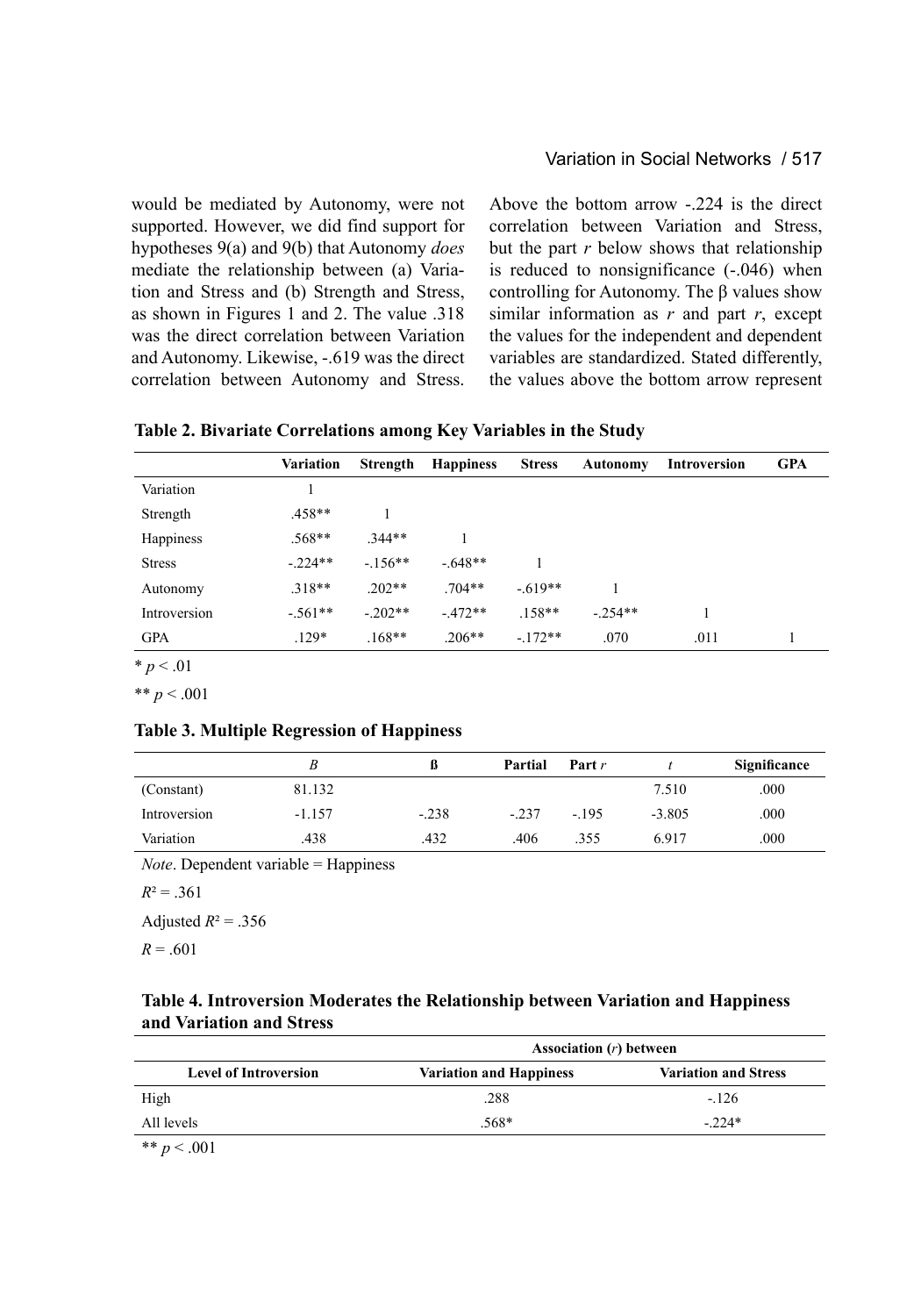total effect, and the direct effect with the effect of the mediator removed is shown below the bottom arrow. The same is true for the values in Figure 2.

Hypotheses 10(a) and 10(b) were supported: Personality moderates (a) the relationship between Variation and Happiness and (b) Variation and Stress; Variation only predicts high levels of Happiness and low levels of Stress in people who are not highly introverted. Introverted individuals may not need as varied or strong a social network to be happy, as shown in Table 4.

As shown in Table 5, female participants reported higher social network Variation and social network Strength than did male participants. Female participants also reported higher levels of Stress than males did. No other gender differences were statistically significant.

#### **General Discussion**

## **Hypothesis 1: Variation in Social Networks is Positively Correlated with Happiness**

The data showed strong support for Hypothesis 1. Variation in one's social network (SNVS) was positively correlated with Happiness (OHQ). The premise of the study was that it feels good to have friends on whom one can call to participate in a variety of activities.

Hypothesis 1 was supported; people with higher levels of Variation in their social network are more likely to be able to do whatever they want whenever they desire, and as a result are happier people in general.

## **Hypothesis 2: Strength in Social Networks is Positively Correlated with Happiness**

The data showed strong support for Hypothesis 2. Strength of one's social network (SNSS) was positively correlated with Happiness (OHQ). Strength in social networks is critical because it can provide a channel for assessing meaning of self, reality, and validation; increase self-efficacy; reduce levels of stress, anxiety, and depression; and help people overcome problems (Chan & Lee, 2006).

## **Hypothesis 3: Variation in Social Networks is Negatively Correlated with Stress**

The data strongly supported Hypothesis 3. Variation in social networks (SNVS) was negatively correlated with Stress (PSS). It may be stressful to have a homogenous social network because the same things may be done or talked about day after day. Thus, one may become bored by a repetitive lifestyle if one does not have the option to undertake and experience a variety of interests and activities. Devotion to a single activity (e.g., gaming, drinking) may interfere with other

| Table 5. Gender Differences for Variables in the Study |  |
|--------------------------------------------------------|--|
|--------------------------------------------------------|--|

|               | Males $(SD)$        | <b>Females (SD)</b> | t        | df  | <b>Effect</b> | Significance |
|---------------|---------------------|---------------------|----------|-----|---------------|--------------|
|               |                     |                     |          |     | size          | (two-tailed) |
| Variation     | $M = 128.90(19.86)$ | $M = 135.00(18.86)$ | $-2.541$ | 275 | .31           | .012         |
| Strength      | $M = 30.82$ (15.28) | $M = 35.88(16.70)$  | $-2.673$ | 315 | .31           | .007         |
| Happiness     | $M = 124.75(20.28)$ | $M = 128.64(18.24)$ | $-1.637$ | 274 | .20           | .113         |
| <b>Stress</b> | $M = 36.92(6.65)$   | $M = 39.14(7.23)$   | $-2.560$ | 286 | .31           | .009         |
| Autonomy      | $M = 38.92(5.77)$   | $M = 38.35(6.42)$   | .751     | 297 | .09           | .439         |
| Introversion  | $M = 11.02(4.19)$   | $M = 11.04(3.84)$   | $-.037$  | 312 | .00           | .971         |

*Note*. Equal variances assumed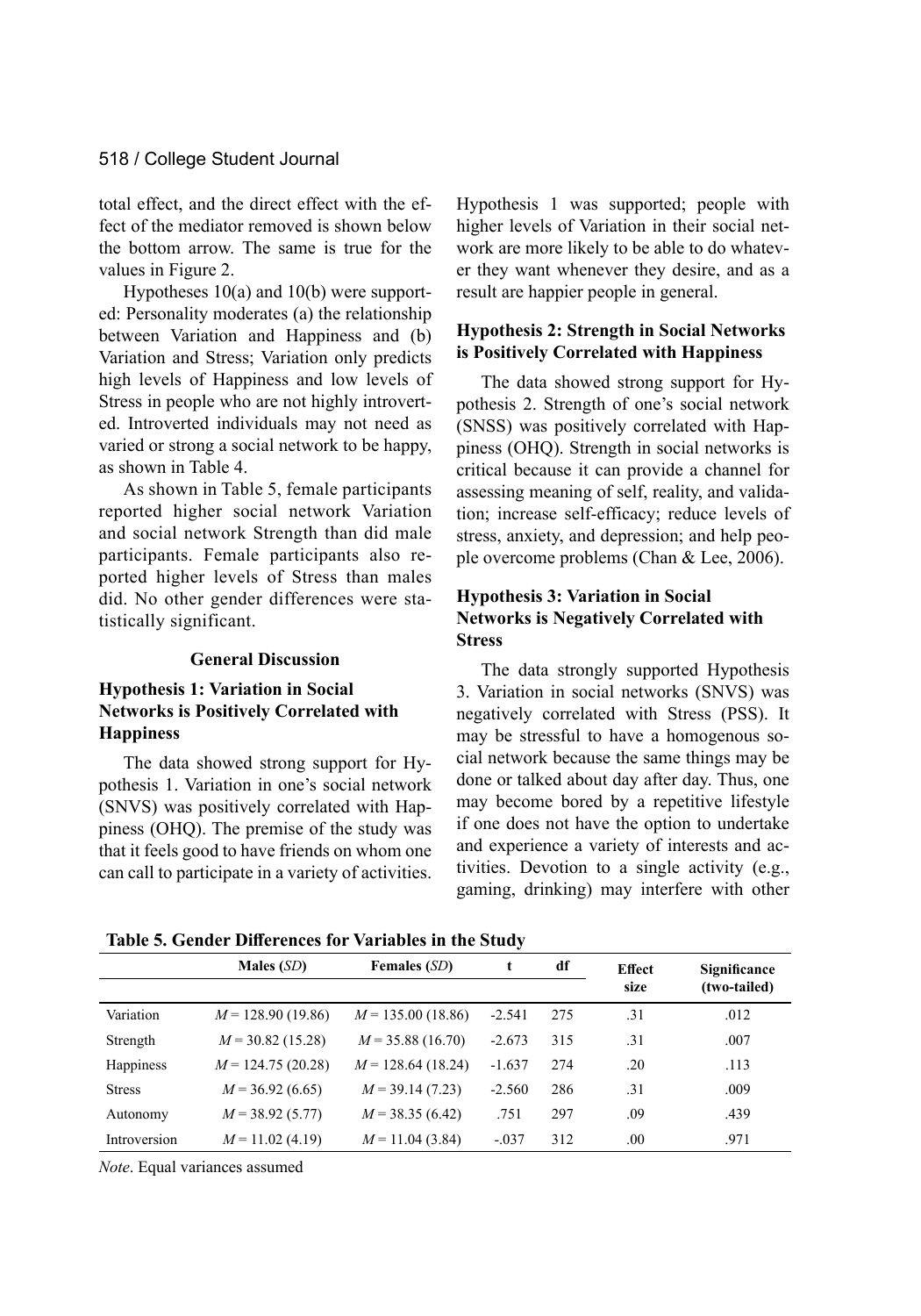aspects of academic life causing more stress. This is a question for future research. Without Variation, the individual may be less likely to be able to escape a stressful situation and participate in a different activity.

## **Hypothesis 4: Strength in Social Networks is Negatively Correlated with Stress**

The data showed strong support for Hypothesis 4. Strength in social networks (SNSS) was negatively correlated with Stress (PSS). People rely on others in times of stress for comfort, emotional validation and support, and simply to take their mind off problems. It seems obvious that people with a strong social network will be less stressed. Emerging adults moving to college are thrust into highly stressful novel situations where they explore an overflow of possible life directions in love, work, and worldviews (Arnett, 2000). Thus, they need close or strong friends with whom to navigate their thoughts, feelings, and the physical world.

## **Hypotheses 5, 6, and 7: Autonomy is Positively Correlated with Variation and Happiness and Negatively Correlated with Stress**

The data showed strong support for Hypotheses 5, 6, and 7. Regarding Hypothesis 5, Autonomy (SDS) was positively correlated with Variation (SNVS) because Variation gives people the autonomy to do whatever they desire whenever they desire. Because a varied social network grants individuals the freedom to choose from a wide variety of activities and topics to discuss, people will then have higher perceived levels of autonomy. Regarding Hypothesis 6, it then makes intuitive sense that Autonomy (SDS) was correlated with Happiness (OHQ). If Variation grants people autonomy, that autonomy should predict happiness. Regarding Hypothesis 7, it also makes intuitive sense that Autonomy (SDS) was negatively correlated with Stress (PSS). Not having the option to escape a stressful social climate or a repetitive routine may create stress.

## **Hypothesis 8: Autonomy Mediates the Relationship between (a) Variation and Happiness and (b) Strength and Happiness**

The data did not provide support for Hypothesis 8. Autonomy (SDS) did not mediate the relationship between Variation (SNVS) and Happiness (OHQ) or Strength (SNSS) and Happiness (OHQ).

## **Hypothesis 9: Autonomy Mediates the Relationship between (a) Variation and Stress and (b) Strength and Stress**

However, we found that Autonomy (SDS) *did* mediate the relationship between (a) Variation and Stress and (b) Strength and Stress. This suggests that Variation alone is insufficient to decrease stress. If unassertive individuals have high variation it may not buffer against stress, because they are excessively dependent upon their social groups. They need to feel a sense of autonomy or separation to experience the stress-buffering impact of Variation. Results are shown in Figures 1 and 2.

## **Hypothesis 10: Introversion–Extraversion Moderates the Relationships between (a) Variation and Happiness and (b) Variation and Stress**

The data showed strong support for Hypothesis 10. Personality moderated the relationships between (a) Variation and Happiness (OHQ) and (b) Variation and Stress; Variation only predicts Happiness in individuals who are not highly introverted. This may be because highly introverted individuals may not prefer to be around a variety of people. Similarly, introverts prefer to spend time alone reading, gaming, or relaxing in solitude. They tend to have a small number of very close friends,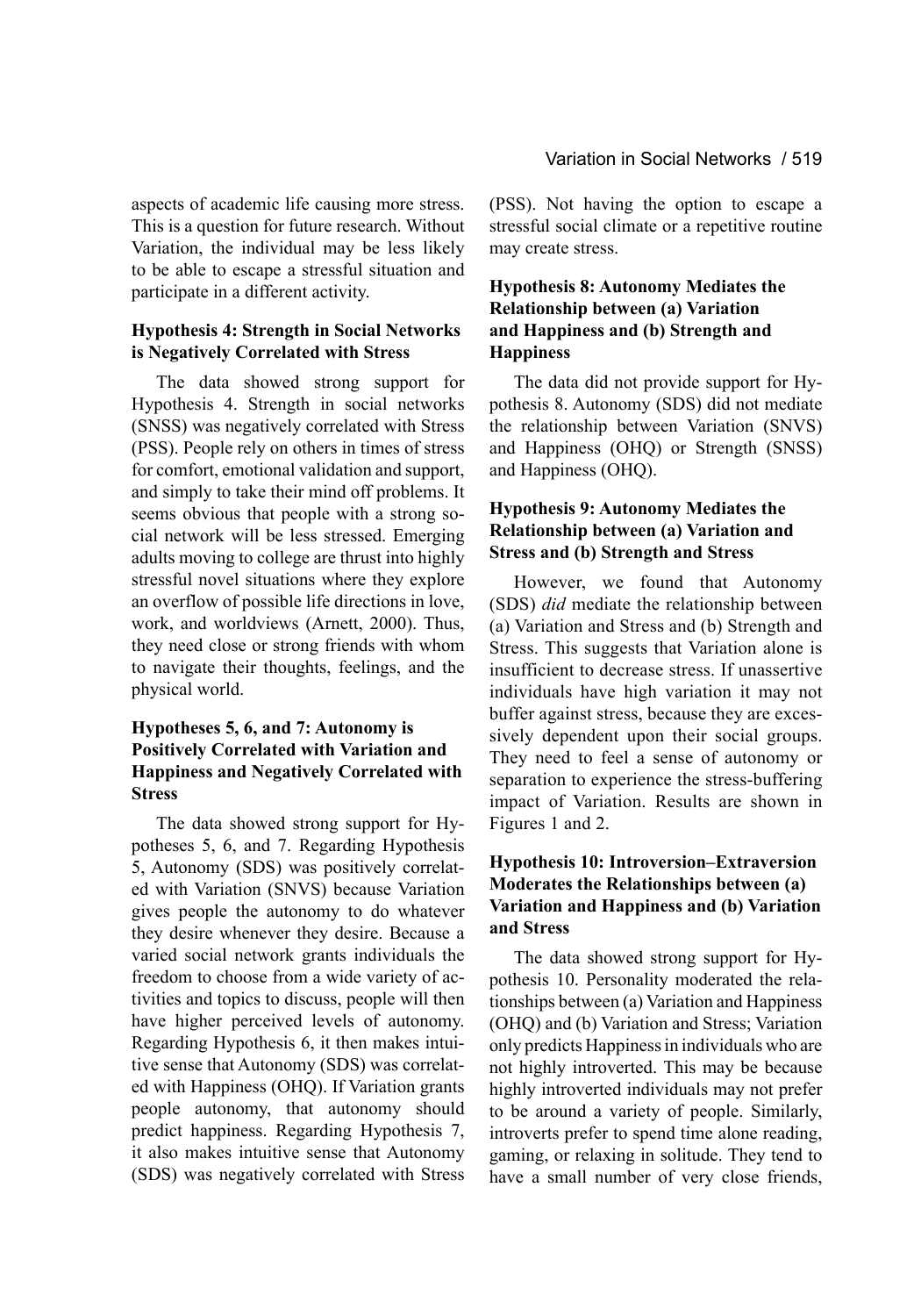sticking to an organized, predictable lifestyle (Larsen & Kasimatis, 1990). Introverts prefer to be alone in the amity of their own solitude (Larsen & Buss, 2018, p. 437). Thus, being around a variety of people in a variety of situations may be stressful and overwhelming to highly introverted individuals.

#### **Summary and Theoretical Formulation**

Although drastic variation exists among the lives of emerging adults, one thing that may universally improve their lives is developing varied social networks, with the exception of highly introverted people. Having autonomy and not feeling the need to follow one particular group seems like it would benefit individuals in a number of ways. Considering the stress emerging adults face, healthy, supportive friendships should help prevent psychological disorders because of their stress-buffering effects (Krackhardt, 1992). Thus, future researchers could investigate the relationships among relationship strength and variation and common psychological issues in emerging adults, such as depression and anxiety. Emerging adults often live away from their family and childhood friends for the first time (Ahmed & Brumbaugh, 2014). McKee, Harrison, and Lee (1999) posit that friendships in college provide a channel for assessing meaning of self and reality, an avenue for the experience of different perspectives and viewpoints, and an opportunity for growing through interdependency. Emerging adults often lose immediate access to support from their parents and hometown friends when they move to college, so they need to make friends on their college campus. However, the present research suggests that having a homogenous network may hinder one's ability to participate in a variety of activities and blind one to alternate perspectives. Thus, a varied social network should provide numerous angles from which to approach and resolve issues, leading to a greater capacity for growth through interdependency, less stress, and increased happiness. Higher variation in interests and activities is positively correlated with Happiness, as suggested by the social network variation hypothesis.

In a sense, a social network is not just a part of one's life. Rather, it *is* one's life. One cannot do things as simple as get lunch with someone, have a meaningful discussion, or play a game without a social network. Variation may provide autonomy because it avails people to enlist in a wide variety of activities, and it may act as a buffer against stress because one can seek support from people with varied perspectives and diverse ability to provide social support. Everything from seeking comfort in a time of stress to going fishing with a partner depends on the variation and strength of one's social network.

A good mix of stronger and weaker ties (i.e., closer, personal friends and more distant, professional-type acquaintances) is part of what makes a person's social network successful and rewarding. Additionally, weaker ties should help provide a bridge between individual and social networks (Granovetter, 1983). Acquaintanceship with individuals from various backgrounds and social groups should aid navigation of the social structure of college; it can help introduce an individual to different groups and thus explore different options. This supports the notion that people may become stuck in a single cluster of interests and activities if they only "belong" to a single group. If individuals have more than one social group, they have more options available for structuring their time. Consequently, we found a strong positive relationship between both social network variation and social network strength, supporting the social network variation hypothesis.

An essential component of our hypothesis that Variation would be correlated with Happiness and negatively correlated with Stress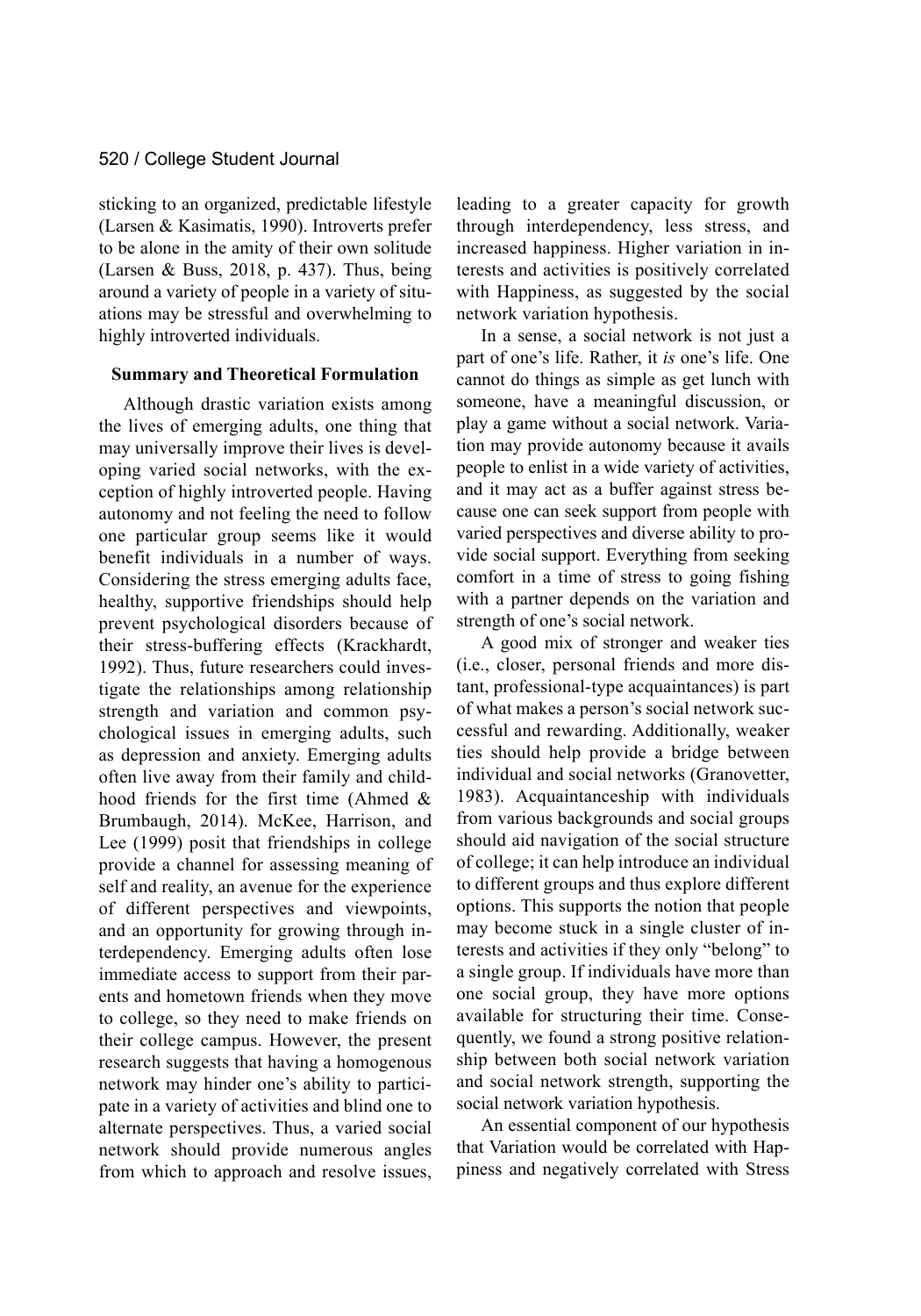was the notion that the relationship would be mediated by a perceived sense of autonomy (Lin et al., 2014; Madanagopal & Thenmozhi, 2015). Similar to the manner in which the work setting might constrain autonomy, we hypothesized that a restrictive social network may also limit autonomy. Self-determination is a critical factor in psychological health (Bandura, 1977), leading us to surmise that perceived competency to participate with any group of people would be a correlate of happiness. Deci and Ryan (1985) argue that people must feel autonomous and self-determined in their daily lives to feel capable, happy, and enjoy optimal psychological health, thus supporting the social network variation hypothesis; people who choose to do whatever they desire whenever they desire should be happier in general. We further assert that feeling pressured into an activity may lead to stress. In sum, the present study shows that having a large network of varied social ties predicts a stronger sense of independence (i.e., autonomy) because the person is not reliant solely on a limited social circle. If some friends wish to engage in an undesired activity, a person with a more varied social network will have alternative choices among friends and activities.

Because variety in interests and activities in social networks is linked to higher levels of Happiness and lower levels of Stress, change in the way people view friendship groups may be warranted. People could be advised to make an effort to engage with people from different kinds of backgrounds and with varied interests. Colleges and universities could be advised to offer different services for facilitating the process of college students meeting a variety of people. Individuals should not associate solely with people who share the most direct interests with them; they should have a circle of close friends, with a broader network of weaker connections in multiple facets of their college or greater community. Broadly speaking, people benefit from variation in social interaction. Focusing one's time and energy on building valuable relationships should be a priority, which will likely leave lasting impacts in numerous aspects of well-being.

#### **Limitations and Future Directions**

The sheer length of the survey is a potential limitation of the study. It took up to 30 minutes to complete, so response fatigue may have been an issue. We did not include questions to check for respondent fatigue. Because of the length of the survey, participants may have responded accurately to questions at the beginning of the survey, but not at the end.

Because the survey was administered on a small, predominantly White, liberal arts college campus, the results may not be generalizable to the general population. We were unable to survey people who attend large public universities, community colleges, or people who did not attend college. Our sample size is within the recommendations for adequate statistical power.

The fact that the measures for variation and strength in one's social network are completely new is significant. We developed the scales specifically for the study because there was nothing in the extant literature that captured the essence of what we wanted to measure. This is an exciting new direction for future research. It will be interesting to see if different measures replicate these findings and whether the researcher-developed scales work in different settings or contexts. This is the first study to utilize these scales to study variation in social networks in general. We encourage future researchers to study these scales and the specific area in general. It would also be interesting to study variation and strength in social networks in an experiment.

Future research should be conducted on the importance of social media friends. They are not necessarily readily available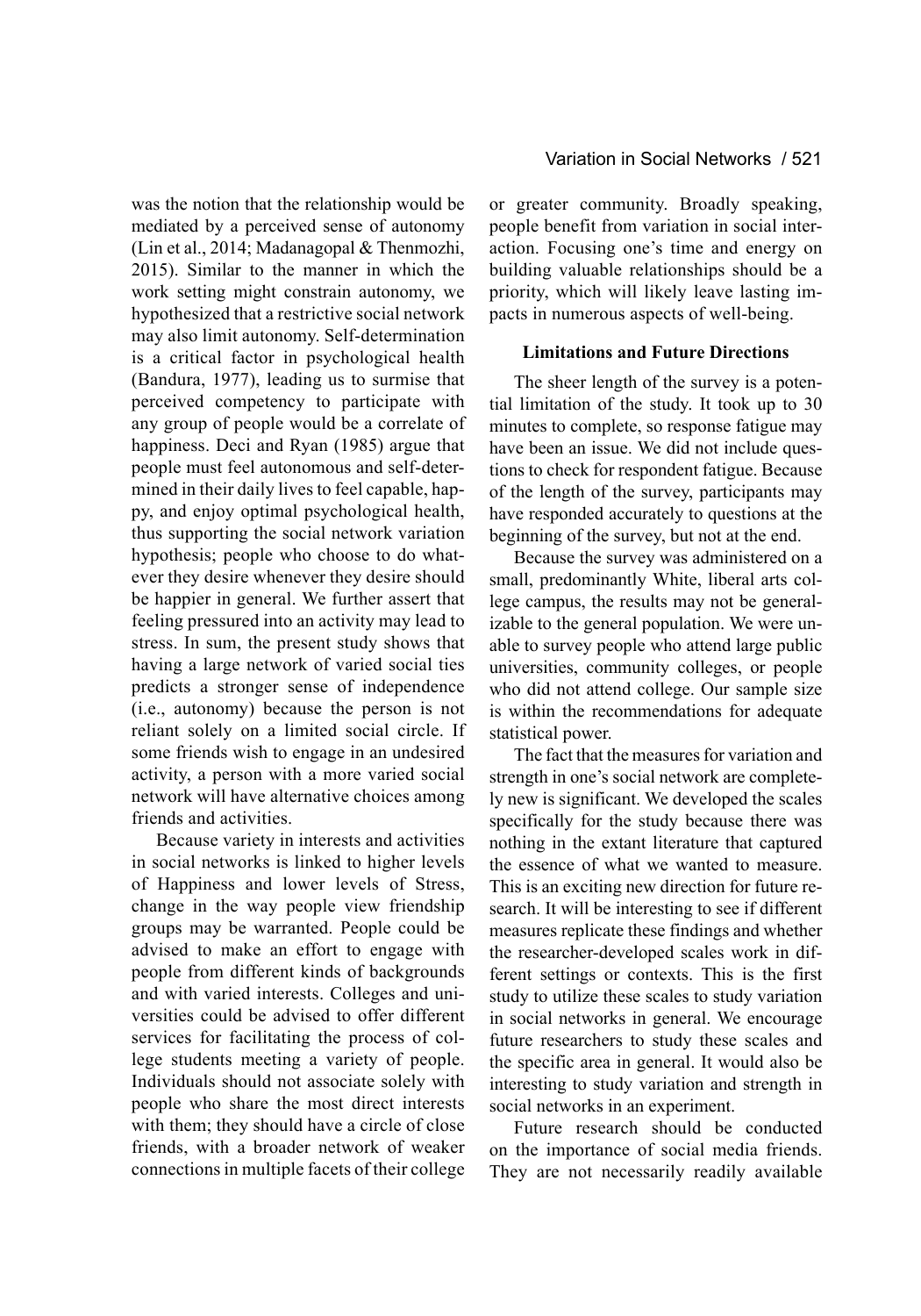and present in individuals' everyday lives. However, some (e.g., Manago, Taylor, & Greenfield, 2012; Miczo, Mariani, & Donahue, 2011) argue that social media friends are beneficial in that they facilitate emotional disclosure — the key feature of intimacy — through status updates and so on. Van Zalk, van Zalk, Kerr, and Stattin (2013) found that shy adolescents may benefit from exclusively online friends and that those online friendships may increase self-esteem. That self-esteem, in turn, may facilitate the formation of offline friendships. It is possible that online friends may serve similar functions as face-to-face acquaintances, so it would be interesting to replicate this study to include — or be limited to — online friends.

Another avenue for future research would be regarding the potential differences between individualistic and collectivistic cultures (see Arménio & Cunha, 2009, for a review of cultural differences regarding happiness and satisfaction). Ferguson, Kasser, and Seungmin (2011) found that people from individualistic cultures report higher well-being than those from collectivistic cultures, possibly because of a perceived sense of autonomy. Thus, the notion that autonomy is necessary for happiness is supported. However, there are seemingly infinite variables to be considered in this area of study. Social network variation could predict different things in different cultures. Because autonomy is valued differently across cultures, it would be interesting to see if social network variation predicts happiness in collectivistic cultures.

The present study did not take ethnicity into account. Specifically, it would be informative to find out if ethnically diverse social networks serve different or additional purposes to social networks with variation in interests and activities. This study sampled from college campuses enrolling nearly 80% White students. It would also be interesting to study whether ethnic minorities need different sorts of social networks than do White individuals.

Finally, it would be interesting to examine the need for social network variation in childhood, adolescence, and throughout adulthood. There are a number of potential wrinkles researchers may tease out in this regard: (a) whether young children need to play with nonfamily members, (b) whether adolescents need to socialize outside of the home, (c) whether there is a difference in the needs of married adults versus those who are not, and (d) whether older adults need the same varied social networks to be happy as emerging adults do (i.e., socioemotional selectivity). There are numerous smaller segments of society that would be fascinating to investigate; single adults with children versus childless single adults, for example. People may have very different needs depending on their particular stage of lifespan development.

In sum, the present study showed that variation and strength of social networks in emerging adulthood were related to Happiness (positively) and Stress (negatively). Investigations of the generalization of these findings to different cultures and ethnic groups would also be helpful. Finally, it would be interesting to know whether online social networks provide variation and strength. The creation of two reliable and valid measures of social network variation and strength in the present study has provided a solid foundation for future research.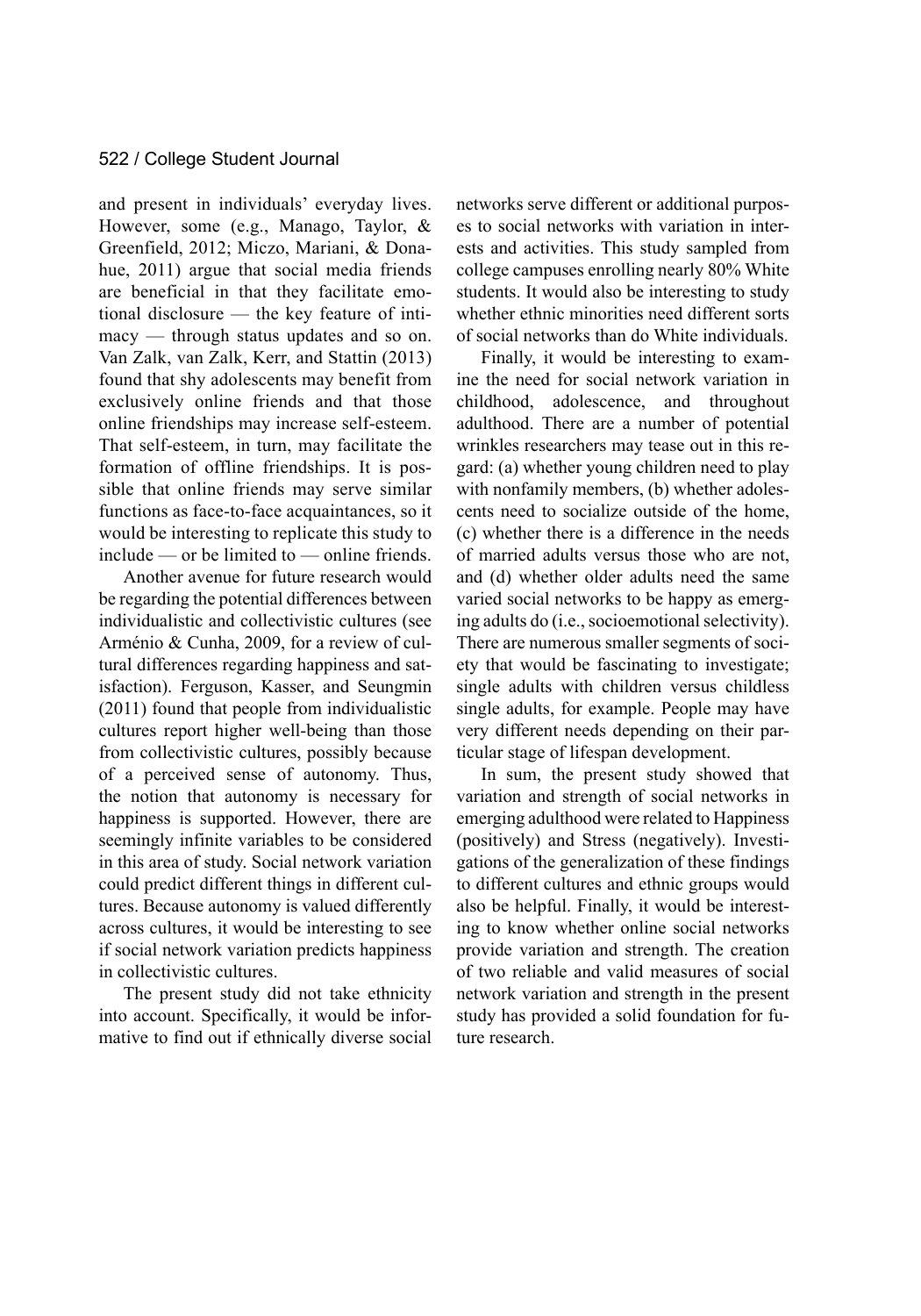#### **References**

- Abramson, L. Y., Metalsky, G. I., & Alloy, L. B. (1989). Hopelessness depression: A theory-based subtype of depression. *Psychological Review*, *96*(2), 358–372.
- Ahmed, T., & Brumbaugh, C. (2014). One foot out of the nest: How parents and friends influence social perceptions in emerging adulthood. *Journal of Adult Development*, *21*(3), 147–158. doi:10.1007/ s10804-014-9187-9
- Alcott, H., Karlan, D., Möbius, M. M., Rosenblat, T. S., & Szeidl, A. (2007). Community size and network closure. *American Economic Review*, *97*(2), 80–85.
- Arménio, R., & Cunha, M. (2009). How individualism–collectivism orientations predict happiness in a collectivistic context. *Journal of Happiness Studies*, *10*(1), 19–35.
- Arnett, J. J. (2000). Emerging adulthood: A theory of development from the late teens through the twenties. *American Psychologist*, *55*(5), 469–480. doi:10.1037//0003-066X.55.5.469
- Bandura, A. (1977). Self-efficacy: Toward a unifying theory of behavioral change. *Psychological Review*, *84*(2), 191–215.
- Bandura, A., & Walters, R. H. (1963). *Social learning and personality development*. New York: Holt, Rinehart & Winston.
- Barrera, M., Jr. (2000). Social support research in community psychology. In J. Rappaport & E. Seidman (Eds.), *Handbook of community psychology* (pp. 215–245). New York: Kluwer Academic/ Plenum.
- Blakemore, S., & Mills, K. (2014). Is adolescence a sensitive period for sociocultural processing? *Annual Review of Psychology*, *65*(1), 187–207.
- Buote, V. M., Pancer, M. S., Pratt, M. W., Adams, G., Birnie-Lefcovitch, S., Polivy, J., & Wintre, M. G. (2007). The importance of friends: Friendship and adjustment among 1st-year university students. *Journal of Adolescent Research*, *22*(6), 665–689.
- Chan, Y. K., & Lee, R. L. (2006). Network size, social support and happiness in later life: A comparative study of Beijing and Hong Kong. *Journal of Happiness Studies*, *7*(1), 87–112. doi:10.1007/ s10902-005-1915-1
- Cohen, S., Kamarck, T., & Mermelstein, R. (1983). A global measure of perceived stress. *Journal of Health and Social Behavior*, *24*(4), 385–396.
- Cowen, E. (1994). The enhancement of psychological wellness: Challenges and opportunities. *American Journal of Community Psychology*, *22*(2), 149–179.
- Csikszentmihalyi, M., & Figurski, T. J. (1982). Self-awareness and aversive experience in everyday life. *The Journal of Personality*, *50*(1), 15–19.

#### Variation in Social Networks / 523

- d'Abbs, P. (1982). Social networks: A critical review of models and findings. Melbourne, Australia: Institute of Family Studies (Monograph no. 1).
- Deci, E. L., & Ryan, R. M. (1985). Self-determination theory and the facilitation of intrinsic motivation, social development, and well-being. *American Psychologist*, *55*(1), 68–78.
- Donnellan, M. B, Oswald, F. L., Baird, B. M., & Lucas, R. E. (2006). The Mini-IPIP scales: Tiny-yet-effective measures of the Big Five factors of personality. *Psychological Assessment*, *18*(2), 192–203. doi:10.1037/1040-3590.18.2.192
- Epley, N., & Schroeder, J. (2014). Mistakenly seeking solitude. *Journal of Experimental Psychology: General*, *143*(5), 1980–1999. doi:10.1037/a0037323
- Ferguson, Y., Kasser, T., & Seungmin, J. (2011). Differences in life satisfaction and school satisfaction among adolescents from three nations: The role of perceived autonomy support. *Journal of Research on Adolescents*, *21*(3), 649–661.
- Granovetter, M., (1983). The strength of weak ties: A network theory revisited, *Sociological Theory*, *1*, 201–233. doi:10.2307/202051
- Granovetter, M. S. (1973). The strength of weak ties. *American Journal of Sociology*, *78*(6), 1360–1380.
- Handley, T. E., Inder, K. J., Kelly, B. J., Attia, J. R., Lewin, T. J., Fitzgerald, M. N., & Kay-Lambkin, F. J. (2012). You've got to have friends: The predictive value of social integration and support in suicidal ideation among rural communities. *Social Psychiatry and Psychiatric Epidemiology*, *47*(8), 1281–1290. doi:10.1007/s00127-011-0436-y
- Hendrickson, B., Rosen, D., & Aune, R. K. (2011). An analysis of friendship networks, social connectedness, homesickness, and satisfaction levels of international students. *International Journal of Intercultural Relations*, *35*(1) 281–295.
- Hills, P., & Argyle, M. (2002). The Oxford Happiness Questionnaire: A compact scale for the measurement of psychological well-being. *Personality and Individual Differences*, *33*(1), 1073–1082.
- Hirsch, B. J. (1981). Coping and adaptation in high-risk populations: Toward an integrative model. *Schizophrenia Bulletin*, *7*(1), 164–172.
- House, J. S., Umberson, D., & Landis, K. R. (1988). Structures and processes of social support. *Annual Review of Sociology*, *14*(1), 293–318.
- Hrabowski, F. A., Maton, K. I., & Grief, G. L. (1998). *Beating the odds: Raising academically successful African American males*. New York: Oxford University Press.
- Kim, Y. Y. (2001). *Becoming intercultural: An integrative theory of communication and cross-cultural adaptation*. Thousand Oaks, CA: Sage.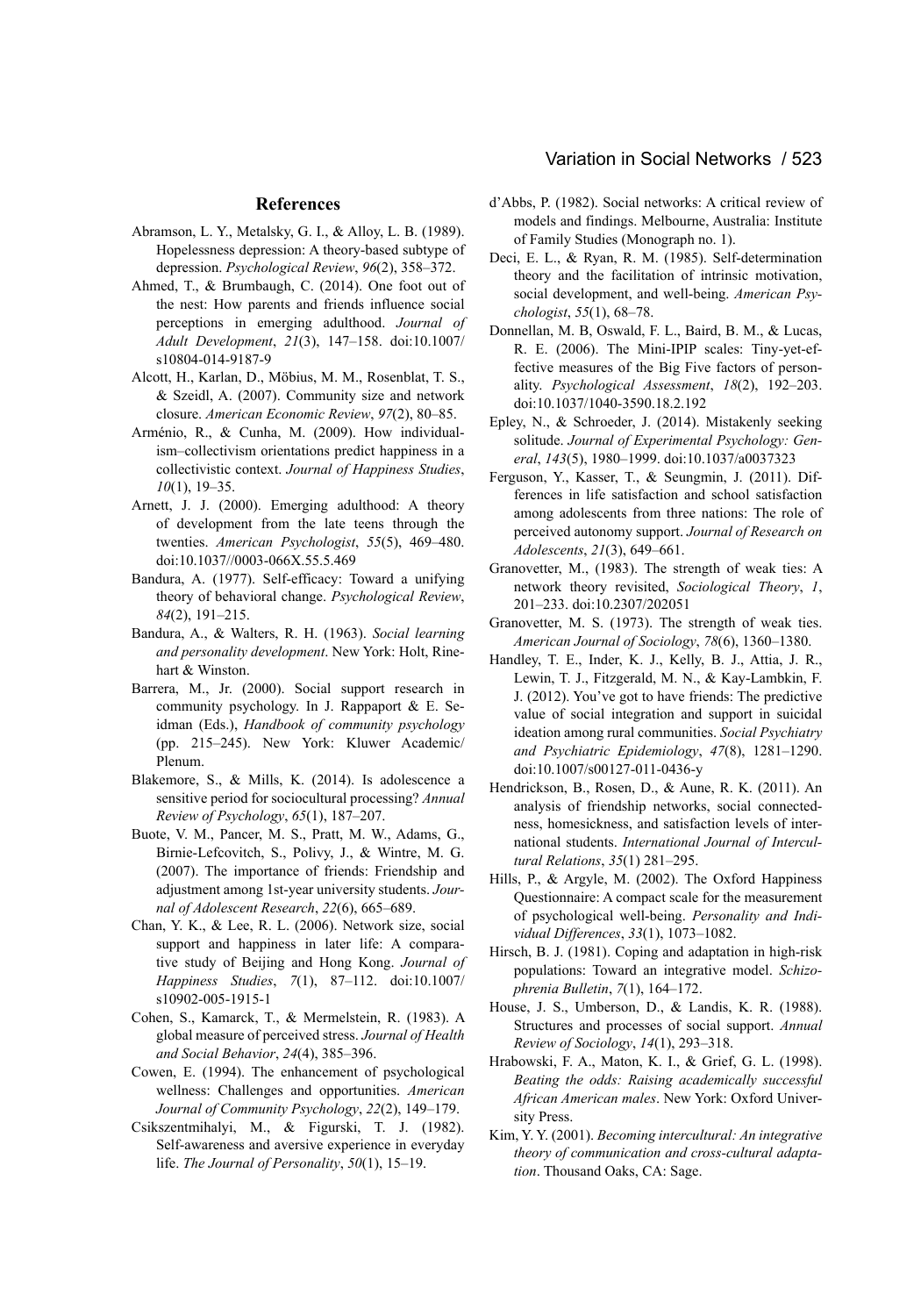- Kloos, B., Hill, J., Thomas, E., Wandersman, A., Elias, M., & Dalton, J. H. (2012). *Community psychology: Linking individuals and communities* (3rd ed.). Belmont, CA: Wadsworth/Cengage Learning.
- Krackhardt, D. (1992). The strength of strong ties: The importance of philos in organizations. In N. Nohria & R. Eccles (Eds.), *Networks and organizations: Structure, form, and action* (pp. 216–239). Boston: Harvard Business School Press.
- Larsen, R. J., & Buss, D. M. (2018). *Personality psychology: Domains of knowledge about human nature* (6th ed.). New York: McGraw Hill.
- Larsen, R. J., & Kasimatis, M. (1990). Individual differences in entertainment of mood to the weekly calendar. *Journal of Personality and Social Psychology*, *58*(1), 164–171.
- Lefkowitz, E. S. (2005). "Things have gotten better": Developmental changes among emerging adults after the transition to university. *Journal of Adolescent Research*, *20*(1), 40–63.
- Lin, Y. N., Chu, S. F., Liang, W. M., Chiu, W. T., & Lin, M. R. (2014). Validation of the quality of life after brain injury in Chinese persons with traumatic brain injury in Taiwan. *Journal of Head Trauma and Rehabilitation*, *29*(1), 37–47.
- Madanagopal, D., & Thenmozhi, S. (2015). Relationship between job autonomy and job satisfaction among male employees in the ITeS sector from Chennai City. *Annamalai International Journal of Business Studies & Research*, Special Issue, 73–78.
- Manago, A., Taylor, T., & Greenfield, P. (2012). Me and my 400 friends: The anatomy of college students' Facebook networks, their communication patterns, and well-being. *Developmental Psychology*, *48*(2), 369–380.
- Markiewicz, D., Lawford, H., Doyle, A. B., & Haggart, N. (2006). Developmental differences in adolescents' and young adults' use of mothers, fathers, best friends, and romantic partners to fulfill attachment needs. *Journal of Youth & Adolescence*, *35*(1), 121–134. doi:10.1007/s10964-005-9014-5
- Matthews, G., & Gilliland, K. (1999). The personality theories of H. J. Eysenck and J. A. Gray: A comparative review. *Personality and Individual Differences*, *26*(1), 583–626.
- Maturo, C. C., & Cunningham, S. A. (2013). Influence of friends on children's physical activity: A review. *American Journal of Public Health*, *103*(7), e23–e38. doi:10.2105/AJPH.2013.301366
- McKee, K. J., Harrison, G., & Lee, K. (1999). Activity, friendships and wellbeing in residential settings for older people. *Aging & Mental Health*, *3*(2), 143–152. doi:10.1080/13607869956307
- Mendelson, M. J., & Aboud, F. E. (1999). Measuring friendship quality in late adolescents and young adults: McGill Friendship Questionnaires. *Canadian Journal of Behavioural Science/Revue canadienne des sciences du comportement*, *31*(2), 130–132. doi:10.1037/h0087080
- Merritt, D. H., & Snyder, S. M. (2015). Correlates of optimal behavior among child welfare-involved children: Perceived school peer connectedness, activity participation, social skills, and peer affiliation. *American Journal of Orthopsychiatry*, *85*(5), 483–494. doi:10.1037/ort0000091
- Miczo, N., Mariani, T., & Donahue, C. (2011). The strength of strong ties: Media multiplexity, communication motives, and the maintenance of geographically close friendships. *Communication Reports*, *24*(1), 12–24. doi:10.1080/08934215.2011 .555322
- Morin, R. C., & Seidman, E. (1986). A social network approach and the revolving door patient. *Schizophrenia Bulletin*, *12*(2), 262–273.
- Ni, S., Yang, R., Zhang, Y., & Dong, R. (2015). Effect of gratitude on loneliness of Chinese college students: Social support as a mediator. *Social Behavior and Personality: An International Journal*, *43*(4), 559–566. doi:10.2224/sbp.2015.43.4.559
- Russell, D. W., Booth, B., Reed, D., & Laughlin, P. R. (1997). Personality, social networks, and perceived social support among alcoholics: A structural equation analysis. *Journal of Personality*, *65*(3), 649–692.
- Sheldon, K. M., Ryan, R. M., & Reis, H. T. (1996). What makes for a good day? Competence and autonomy in the day and in the person. *Personality and Social Psychology Bulletin*, *22*(12), 1270–1279.
- Swenson, L. M., Nordstrom, A., & Hiester, M. (2008). The role of peer relationships in adjustment to college. *Journal of College Student Development*, *49*(1), 551–567.
- Van Zalk, M. H., van Zalk, N., Kerr, M., & Stattin, H. (2013). Influences between online-exclusive, conjoint, and offline-exclusive friendship networks: The moderating role of shyness. *European Journal of Personality*, *28*(2) doi:10.1002/per.1895
- Westaway, M. S., Olorunju, S. S., & Rai, L. J. (2007). Which personal quality of life domains affect the happiness of older South Africans? *Quality of Life Research*, *16*(8), 1425–1438.
- Wilson-Doenges, G. (2015). *SPSS for research methods: A basic guide*. New York: Norton.
- Ye, Y., & Lin, L. (2015). Examining relations between locus of control, loneliness, subjective well-being, and preference for online social interaction. *Psychological Reports*, *116*(1), 164–175.